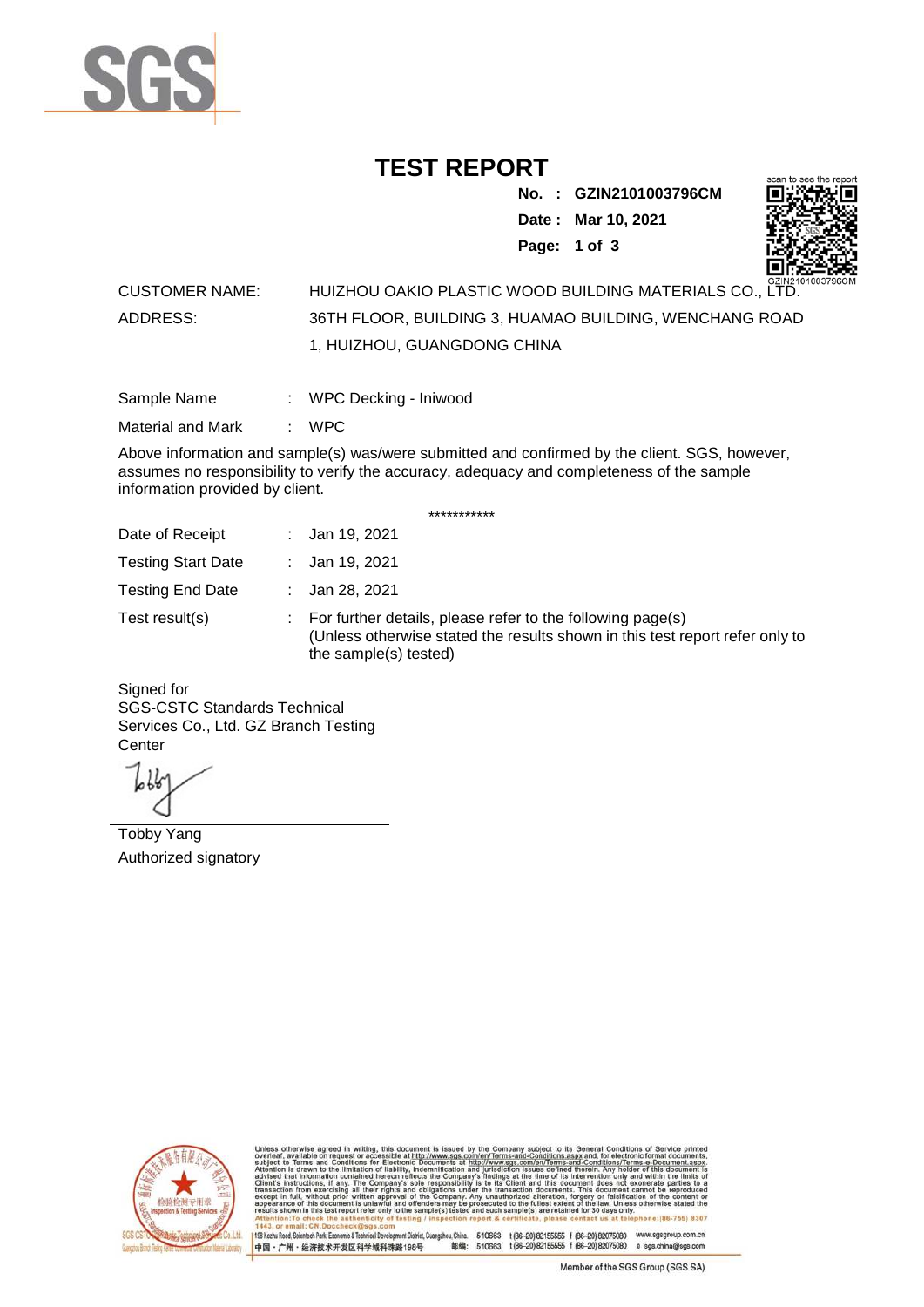

# **TEST REPORT**

**No. : GZIN2101003796CM Date : Mar 10, 2021 Page: 2 of 3** 

Summary of Results:

| No. | Test Item.        | Test Method                       | Result | Conclusion |
|-----|-------------------|-----------------------------------|--------|------------|
|     | Rockwell Hardness | ASTM D785-08(2015)<br>Procedure A | 84 R   | Pass       |

Note: Pass : Meet the requirements;

Fail : Does not meet the requirements;

/ : Not Apply to the judgment.

Original Sample Photo:





and-Conditions/Terms-e-Docu»<br>ad therein. Any holder of this d 8307